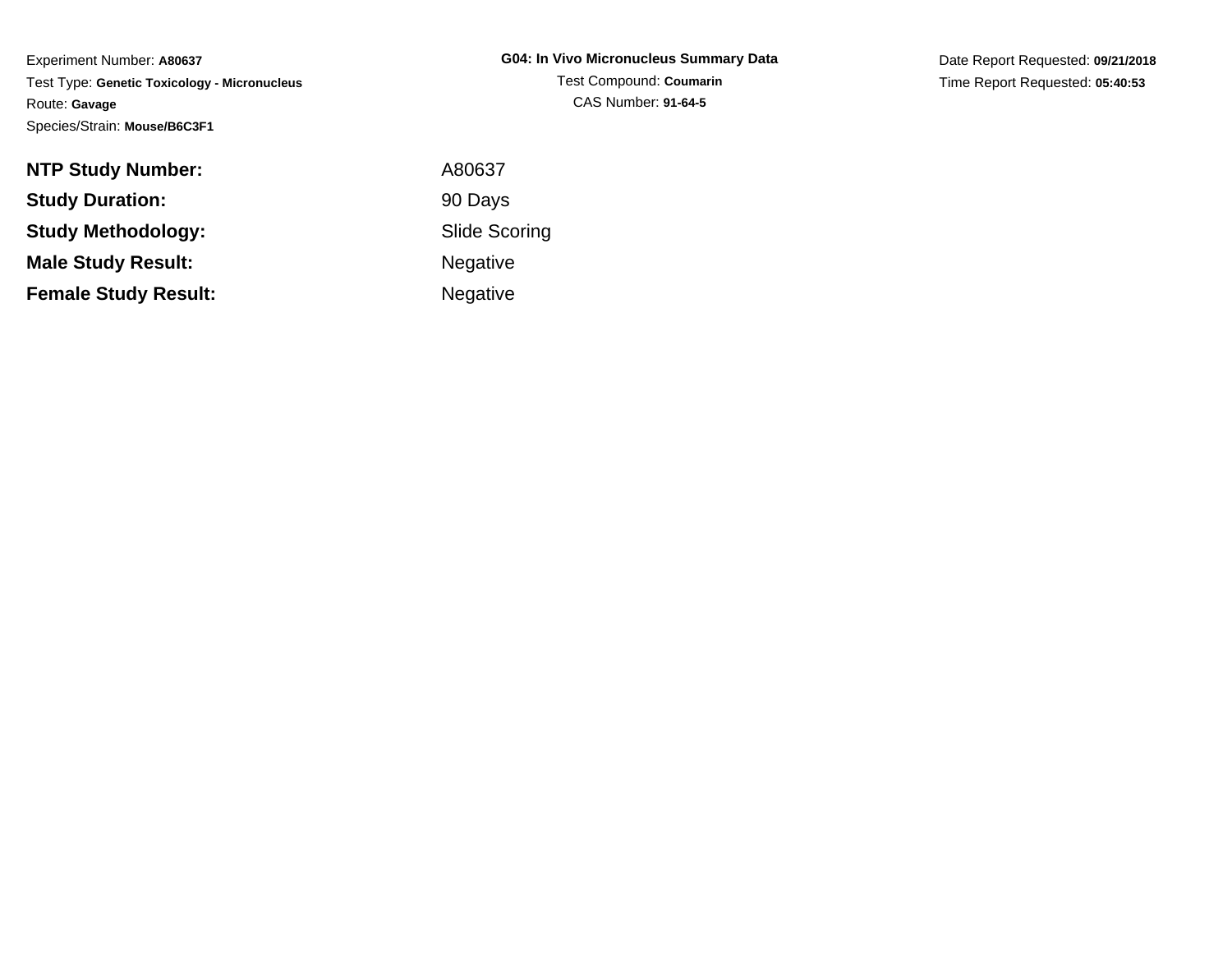|                              | <b>MN NCE/1000</b> |                 |         |
|------------------------------|--------------------|-----------------|---------|
| Dose (mg/kg)                 | N                  | Mean $\pm$ SEM  | p-Value |
| Vehicle Control <sup>1</sup> | 9                  | $0.77 \pm 0.12$ |         |
| 75.0                         | 9                  | $0.83 \pm 0.13$ | 0.3176  |
| 150.0                        | 10                 | $0.79 \pm 0.08$ | 0.4304  |
| 300.0                        |                    | $0.60 \pm 0.09$ | 0.8910  |
| Trend p-Value                |                    | 0.8960          |         |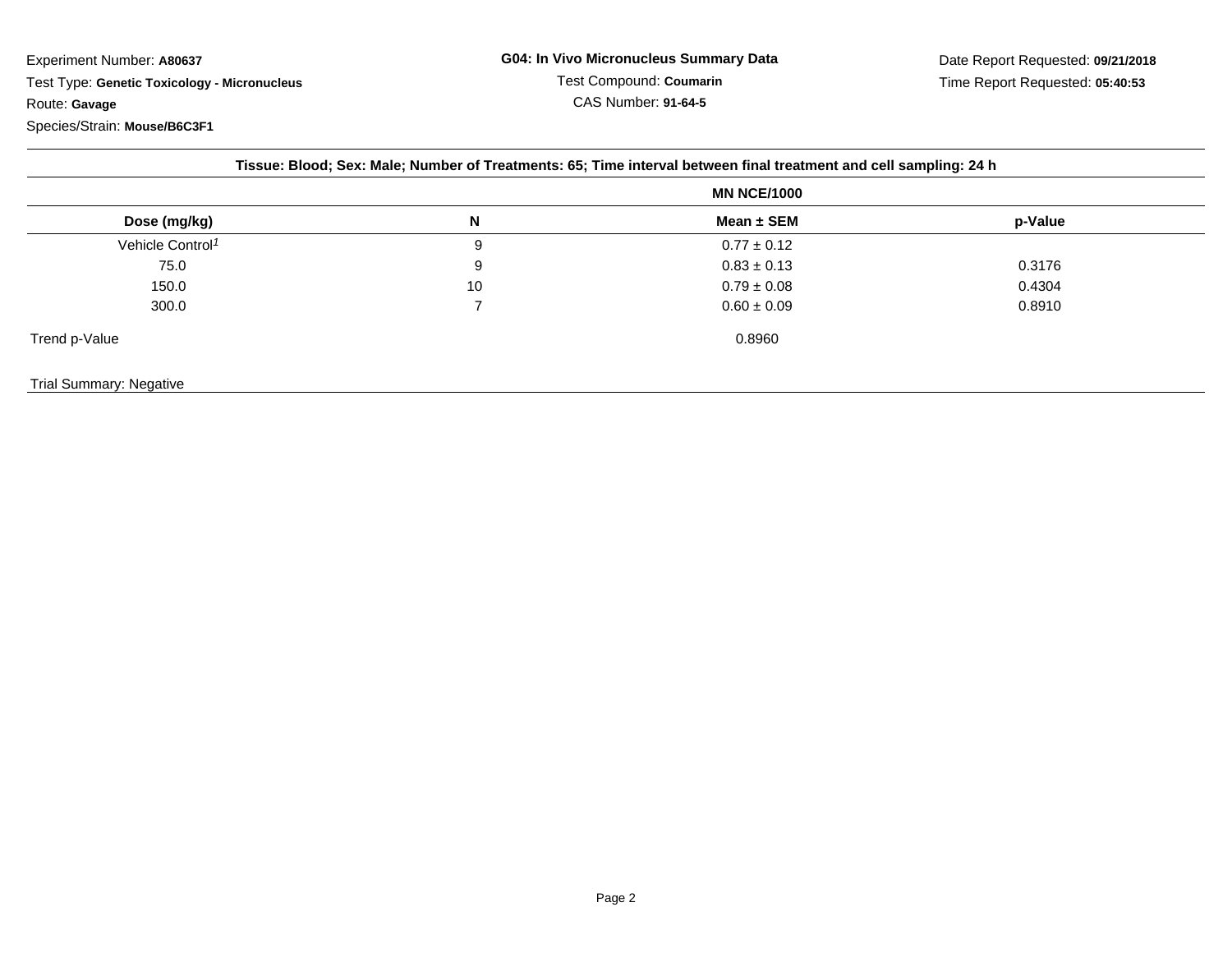|                              | <b>MN NCE/1000</b> |                 |         |
|------------------------------|--------------------|-----------------|---------|
| Dose (mg/kg)                 | N                  | Mean ± SEM      | p-Value |
| Vehicle Control <sup>1</sup> | 10                 | $0.56 \pm 0.10$ |         |
| 75.0                         | 9                  | $0.59 \pm 0.07$ | 0.4248  |
| 150.0                        | 10                 | $0.60 \pm 0.09$ | 0.3778  |
| 300.0                        | 9                  | $0.65 \pm 0.08$ | 0.2162  |
| Trend p-Value                |                    | 0.2080          |         |